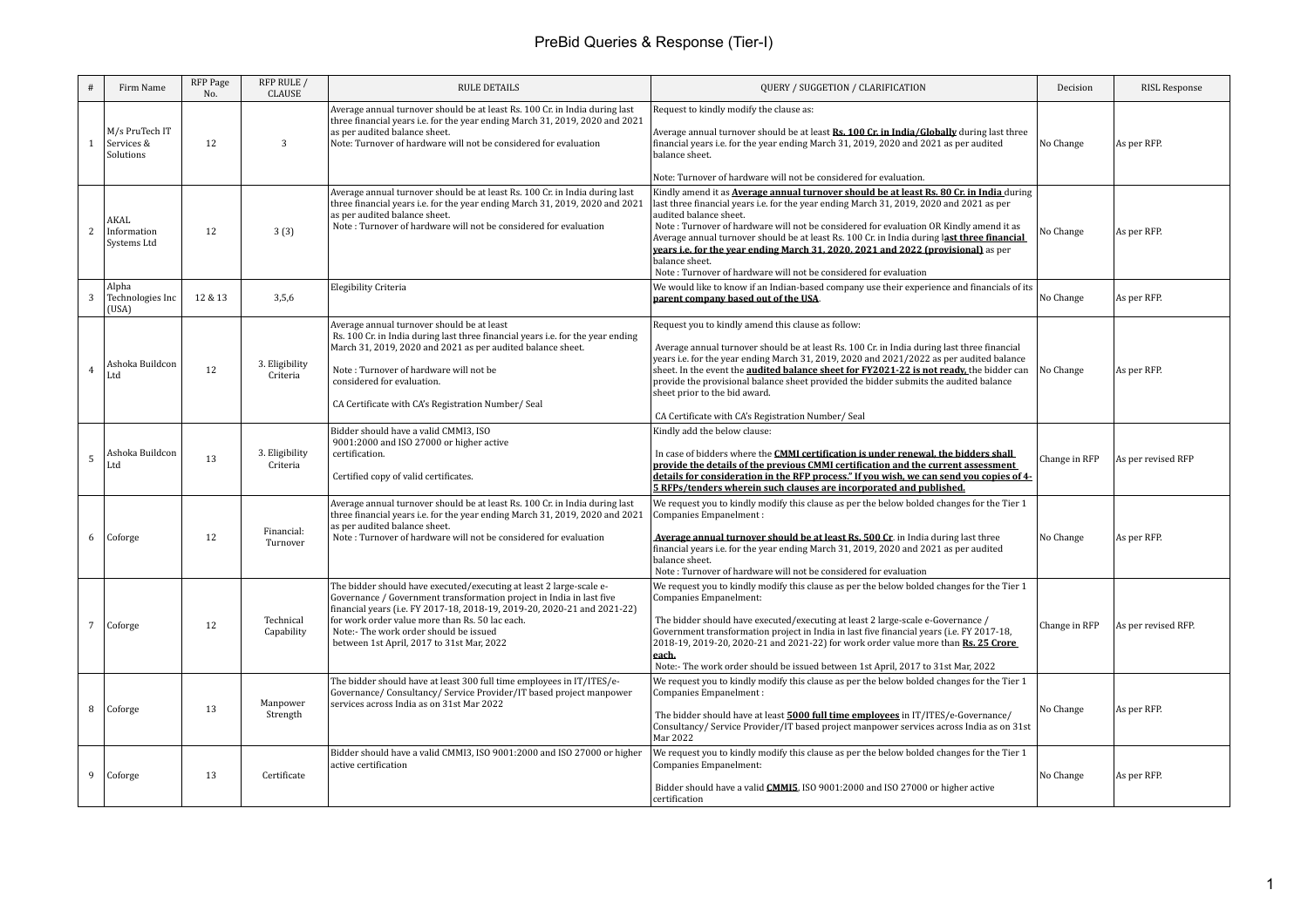|    | Firm Name                                | RFP Page<br>No. | RFP RULE /<br>CLAUSE                                                     | <b>RULE DETAILS</b>                                                                                                                                                                                                                                                                                                                                                                        | QUERY / SUGGETION / CLARIFICATION                                                                                                                                                                                                                                                                                                   | Decision      | <b>RISL Response</b>                                                  |
|----|------------------------------------------|-----------------|--------------------------------------------------------------------------|--------------------------------------------------------------------------------------------------------------------------------------------------------------------------------------------------------------------------------------------------------------------------------------------------------------------------------------------------------------------------------------------|-------------------------------------------------------------------------------------------------------------------------------------------------------------------------------------------------------------------------------------------------------------------------------------------------------------------------------------|---------------|-----------------------------------------------------------------------|
| 10 | Dev Information<br>Technology Ltd        | 12              | 3. ELIGIBILITY<br>CRITERIA<br>Point 3                                    | Financial: Turnover<br>Average annual turnover should be at least Rs. 100 Cr. in India during last<br>three financial years i.e. for the year ending March 31, 2019, 2020 and 2021<br>as per audited balance sheet.<br>Note: Turnover of hardware will not be considered for evaluation                                                                                                    | Request to please amend the clause as "Financial: Turnover<br>Average annual turnover should be at least Rs. 70 Cr. in India during last three<br>financial years i.e. for the year ending March 31, 2019, 2020 and 2021 as per audited<br>balance sheet.<br>Note: Turnover of hardware will not be considered for evaluation       | No Change     | As per RFP.                                                           |
| 11 | Dev Information<br><b>Technology Ltd</b> | 12              | 3. ELIGIBILITY<br><b>CRITERIA</b><br>Point 4                             | Financial: Net Worth<br>The bidder should have positive net-worth as on March 31, 2022                                                                                                                                                                                                                                                                                                     | Request to please amend the clause as "Financial: Net Worth<br>The bidder should have positive net-worth as on <b>March 31, 2021</b> as according to<br>guidelines of NSE the balance sheets of the Financial Year 2021-22 is under audit.                                                                                          | Change in RFP | As per Revised RFP.                                                   |
| 12 | Dev Information<br>Technology Ltd        | 12              | 3. ELIGIBILITY<br>CRITERIA<br>Point 5                                    | <b>Technical Capability</b><br>The bidder should have executed/executing at least 2 large-scale e-<br>Governance / Government transformation project in India in last five<br>financial years (i.e. FY 2017-18, 2018-19, 2019-20, 2020-21 and 2021-22)<br>for work order value more than Rs. 50 lac each.                                                                                  | Request to please amend the clause as "Technical Capability<br>The bidder should have executed/executing at least 2 large-scale e-Governance /<br>Government transformation project in India in last five financial years (i.e. FY 2017-18,<br>2018-19, 2019-20, 2020-21 and 2021-22) for work order value more than Rs. 1 Cr each" | Change in RFP | As per Revised RFP.                                                   |
| 13 | Dev Information<br>Technology Ltd        | 16              | 4.2                                                                      | Categories and Education Qualification of required IT Manpower                                                                                                                                                                                                                                                                                                                             | In many projects there is requirement of Resource who have <b>experience <math>10+</math> and <math>12+</math></b> and<br>this type of resources not added in RFP so we request you please add the same                                                                                                                             | No Change     | As per RFP.                                                           |
| 14 | Dev Information<br>Technology Ltd        | 20              | 4.3.13                                                                   | RISL/Nominated Agencies shall arrange for laptops or desktops for the<br>deployed resources and shall provide connectivity as per the needs.                                                                                                                                                                                                                                               | Kindly clearly mention the <b>responsibility of Hardware</b> . Will it be RISL or Nominated<br>Agency?                                                                                                                                                                                                                              | Clarification | Hardware / Connectivity<br>will be provided subject to<br>Availibity. |
| 15 | Dev Information<br>Technology Ltd        | 20              | 4.3.14                                                                   | Also RISL/Nominated Agencies will arrange for seating places. However,<br>generally the resource at any level across state are expected to be on the<br>move and flexible working locations given the nature of the work.                                                                                                                                                                  | Kindly clearly mention the responsibility of Seating space. Will it be RISL or Nominated<br>Agency?                                                                                                                                                                                                                                 | Clarification | Seating space will be<br>provided subject to<br>Availibity.           |
| 16 | Dev Information<br>Technology Ltd        | 33              | 24                                                                       | The bidder is required to submit 2% of total bid value as performance<br>security against the bid within the 15 days of issue of Letter of Intent and<br>thereafter the selected bidder shall be responsible for submitting additional<br>performance security of 3% of the amount of respective work orders issued<br>(time to time) during the contract.                                 | We request you please update ths clause as per updated rttp act clause no. 75.<br>Performance security                                                                                                                                                                                                                              | Change in RFP | As per revised RFP                                                    |
| 17 | Dev Information<br>Technology Ltd        | 55              | 2) Service Level<br>Standards/<br>Requirements/<br>Agreement:<br>Point b | 1. Deployment of all personnel for project- Maximum 4 weeks                                                                                                                                                                                                                                                                                                                                | Request to please increase the timeline for <b>deployment of resource to 10-12 weeks</b> as<br>process of selection of resource as per required Norms of RFP is timetaking.                                                                                                                                                         | No Change     | As per RFP.                                                           |
| 18 | Dev Information<br>Technology Ltd        | 55              | 2) Service Level<br>Standards/<br>Requirements/<br>Agreement:<br>Point b | 2. Replacement of personnel at request of Purchaser-After 4 Weeks                                                                                                                                                                                                                                                                                                                          | Request to please increase the timeline for <b>deployment of resource to 10-12</b> weeks as<br>process of selection of resource as per required Norms of RFP is timetaking.                                                                                                                                                         | No Change     | As per RFP.                                                           |
| 19 | Dev Information<br>Technology Ltd        | 56              | 2) Service Level<br>Standards/<br>Requirements/<br>Agreement:<br>Point b | 3) First Replacement of individual resource at the request of the Selected<br>Agency: Immediate                                                                                                                                                                                                                                                                                            | Request to please remove the <b>penaly</b> against the clause.                                                                                                                                                                                                                                                                      | No Change     | As per RFP.                                                           |
| 20 | Dev Information<br><b>Technology Ltd</b> | 56              | 2) Service Level<br>Standards/<br>Requirements/<br>Agreement:<br>Point b | 4) Second and Subsequent Replacement of individual resource at the<br>request of the Selected Agency: Immediate                                                                                                                                                                                                                                                                            | Request to please remove the <b>penaly</b> against the clause.                                                                                                                                                                                                                                                                      | No Change     | As per RFP.                                                           |
| 21 | Dev Information<br>Technology Ltd        | 56              | 2) Service Level<br>Standards/<br>Requirements/<br>Agreement:<br>Point b | 6) Willful absence / withdrawal of Resource without permission of the<br>Purchaser / Competent Authority: 100% attendance except permitted leave<br>of absence-Over and above the deduction of man-month rate of the<br>absentee resource for the absence period, a penalty of twice the amount<br>payable (per day) for the absentee resource for the period of absence may<br>be levied. | Request to <b>reduce penalty</b> and charge per day penalty amount of the resource for the<br>period of his/her absence.                                                                                                                                                                                                            | No Change     | As per RFP.                                                           |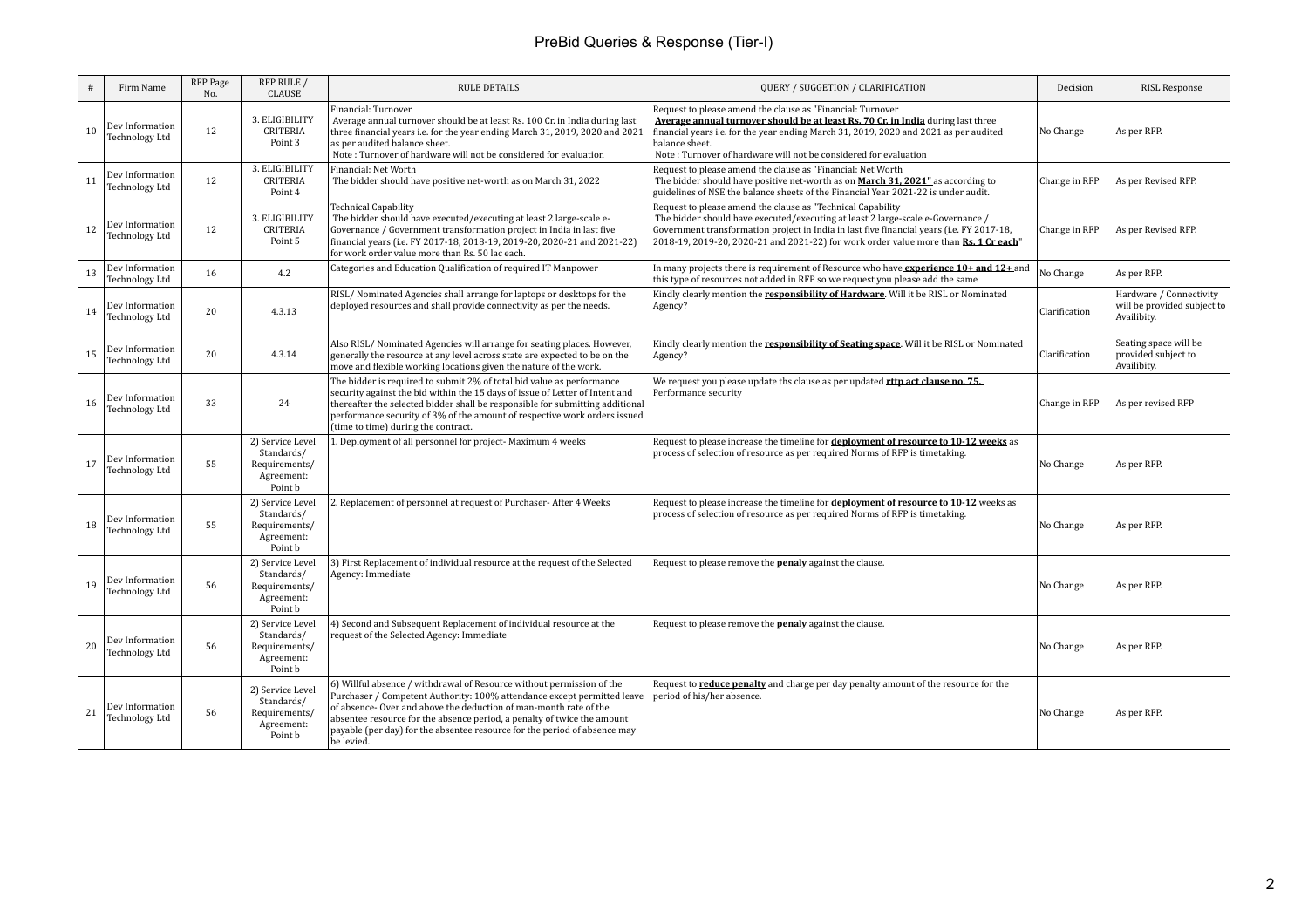|    | Firm Name                           | RFP Page<br>No. | RFP RULE /<br>CLAUSE                                                           | <b>RULE DETAILS</b>                                                                                                                                                                                                                                                                                                                                              | QUERY / SUGGETION / CLARIFICATION                                                                                                                                                                                                                                                                                                                                                                                                                                                                                                                        | Decision      | <b>RISL Response</b>              |
|----|-------------------------------------|-----------------|--------------------------------------------------------------------------------|------------------------------------------------------------------------------------------------------------------------------------------------------------------------------------------------------------------------------------------------------------------------------------------------------------------------------------------------------------------|----------------------------------------------------------------------------------------------------------------------------------------------------------------------------------------------------------------------------------------------------------------------------------------------------------------------------------------------------------------------------------------------------------------------------------------------------------------------------------------------------------------------------------------------------------|---------------|-----------------------------------|
| 22 | In2IT<br>Technologies Pvt<br>Ltd    | Page-33         | Point $24(B)$                                                                  | The bidder is required to submit 2% of total bid value as performance<br>security against the bid within<br>the 15 days of issue of Letter of Intent and thereafter the selected bidder<br>shall be responsible for<br>submitting additional performance security of 3% of the amount of<br>respective work orders issued<br>(time to time) during the contract. | Please reconsidered the performance security amount are to be submit 2% of total bid<br>value by bidder (i.e 1.6 Cr). Here it is irrespective of the value amount of work order issued<br>and after that submitting additional performance security of 3% of the amount of<br>respective work orders issued<br>Instead of this, we may consider 5% of performance security amount of total work<br>ordered issue to bidder.                                                                                                                              | Change in RFP | As per revised RFP                |
| 23 | Panamax<br>Infotech Ltd             | 12              | Clause No.3 - Sr.<br>No. 3 - Eligiblity<br>Criteria - Financial<br>Turnover    | Average annual turnover should be at least Rs. 100 Cr. in India during last<br>three financial years i.e. for the year ending March 31, 2019, 2020 and 2021<br>as per audited balance sheet.<br>Note: Turnover of hardware will not be considered for evaluation.                                                                                                | We reugest to kindly consider the average annual turnover of 50% of total estimated value<br>and consider the <b>average annual turnover ofr Rs. 40 Crores</b> during last 3 financial years.                                                                                                                                                                                                                                                                                                                                                            | No Change     | As per RFP.                       |
| 24 | Panamax<br>Infotech Ltd             | $12 - 13$       | Clause No.3 - Sr.<br>No. 5 - Eligibility<br>Criteria - Technical<br>Capability | The bidder should have executed/executing at least 2 large-scale e-<br>Governance / Government transformation project in India in last five<br>financial years (i.e. FY 2017-18, 2018-19, 2019-20, 2020-21 and 2021-22)<br>for work order value more than Rs.50 lac each<br>Note:- The work order should be issued between 1st April, 2017 to 31st<br>Mar, 2022  | Request to consider e-Governaance Projects in India for any Govt Department / PSUs<br>in India. Furthr, request to kindly consider the self certificate form the bidder in case<br>of ongoing projects.                                                                                                                                                                                                                                                                                                                                                  | No Change     | As per RFP.                       |
| 25 | TerraCIS<br>Technologies Ltd        | 12              | 3. ELIGIBILITY<br><b>CRITERIA</b>                                              | Average annual turnover should be at least Rs. 100 Cr. in India during last<br>three financial years i.e. for the year ending March 31, 2019, 2020 and 2021<br>as per audited balance sheet.<br>Note: Turnover of hardware will not be considered for evaluation                                                                                                 | We request to change the clause as :<br>Average annual turnover should be at least Rs. 100 Cr. in India during last three financial<br>years i.e. for the year ending March 31, 2019, 2020 and 2021 as per audited balance sheet<br>from IT/ITes                                                                                                                                                                                                                                                                                                         | No Change     | As per RFP.                       |
| 26 | E-Connect<br>Solutions Pvt.<br>Ltd, | 12              | Pre-Qualification                                                              | Average annual turnover should be at least Rs. 100 Cr. in India during last<br>three financial years i.e. for the year ending March 31, 2019, 2020 and 2021<br>as per audited balance sheet.<br>Note: Turnover of hardware will not be considered for evaluation                                                                                                 | We request you to reduce the turnover criteria to <b>atleast 50 Cr</b> ? Or Change to turnover<br>from IT/ITES services with removing Hardware Turnover clause.                                                                                                                                                                                                                                                                                                                                                                                          | No Change     | As per RFP.                       |
| 27 | E-Connect<br>Solutions Pvt.<br>Ltd, | 12              | Pre-Qualification                                                              | 2 large-scale e-Governance / Government transformation project                                                                                                                                                                                                                                                                                                   | Large Scale means what? It is a multiple location project or are you asking for high value<br>project.                                                                                                                                                                                                                                                                                                                                                                                                                                                   | Clarification | Please refer RFP Clause<br>3.1(5) |
| 28 | E-Connect<br>Solutions Pvt.<br>Ltd, | 14              | <b>Bid Security</b>                                                            | 2% of the estimated procurement cost<br>0.5% of the estimated procurement cost for S.S.I. unit of Rajasthan and<br>1% of the estimated procurement cost for Sick Industries, other than S.S.I.<br>whose cases are pending with Board of Industrial & Financial<br>Reconstruction.                                                                                | We request you to change it to a lump sum amount of 10 Lakhs, as 2% of estimated cost is<br>very big amount as per RFP which would be approx. 1.6 Cr.                                                                                                                                                                                                                                                                                                                                                                                                    | No Change     | As per RFP.                       |
| 29 | E-Connect<br>Solutions Pvt.<br>Ltd, | 33              | 24) Performance<br>Security                                                    | The bidder is required to submit 2% of total bid value as performance<br>security against the bid within the 15 days of issue of Letter of Intent and<br>thereafter the selected bidder shall be responsible for submitting additional<br>performance security of 3% of the amount of respective work orders issued<br>(time to time) during the contract.       | We request you to change it to a lump sum amount of 10 Lakhs/20 Lakhs, as 2% of<br>estimated cost is very big amount as per RFP which would be approx. 1.6 Cr.                                                                                                                                                                                                                                                                                                                                                                                           | Change in RFP | As per revised RFP                |
| 30 | E-Connect<br>Solutions Pvt.<br>Ltd, | 55              | Service Level<br>Standards/<br>Requirements/<br>Agreement                      | Deployment of all personnel for project.<br>Maximum 4 weeks                                                                                                                                                                                                                                                                                                      | Looking at the current market scenerio, we request you to change to atleast 8 Weeks.                                                                                                                                                                                                                                                                                                                                                                                                                                                                     | No Change     | As per RFP.                       |
| 31 | SRIT India Pvt.<br>LTD.             | 12              | 3. ELIGIBILITY<br>CRITERIA                                                     | 3. Financial: Turnover Average annual turnover should be at least Rs. 100<br>Cr. in India during last three financial years i.e. for the year ending March<br>31, 2019, 2020 and 2021 as per audited balance sheet.<br>Note: Turnover of hardware will not be considered for evaluation.                                                                         | Request you to kindly amend this clause as below:<br>3. Financial: Turnover Average annual turnover should be at least Rs. 100 Cr. in India<br>during last three financial years i.e. for the year ending March 31, 2019, 2020 and<br>2021/2022 as per audited balance sheet. In the event the <b>audited balance sheet for</b><br>FY2021-22 is not ready, the bidder can provide the provisional balance sheet provided<br>the bidder submits the audited balance sheet prior to the bid award.<br>CA Certificate with CA's Registration<br>Number/Seal | No Change     | As per RFP.                       |
| 32 | SRIT India Pvt.<br>LTD.             | 12              | 3. ELIGIBILITY<br><b>CRITERIA</b>                                              | Bidder should have a valid CMMI3, ISO 9001:2000 and ISO 27000 or higher<br>active certification<br>Certifield Copy of Valid Certificate                                                                                                                                                                                                                          | Kindly add the below clause:<br>"In case of bidders where the CMMI certification is under renewal, the bidders shall<br>provide the details of the previous CMMI certification and the current assessment<br>details for consideration in the RFP process." If you wish, we can send you copies of<br>4-5 RFPs/tenders wherein such clauses are incorporated and published                                                                                                                                                                               | Change in RFP | As per revised RFP                |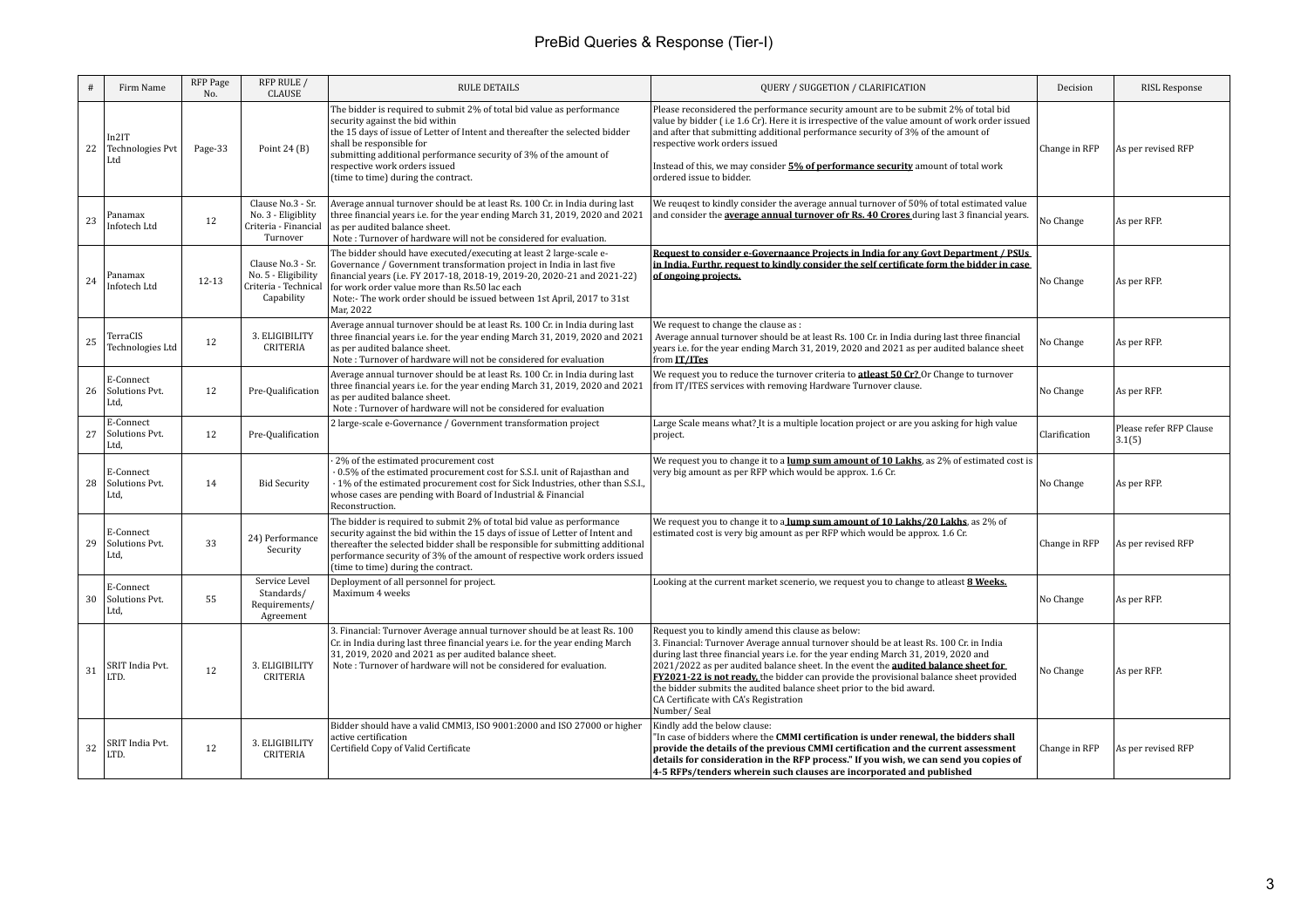|    | Firm Name                        | RFP Page<br>No. | RFP RULE /<br>CLAUSE                                                             | <b>RULE DETAILS</b>                                                                                                                                                                                                                                                                                                                                                                                                                                                                                                                                                                                                                                                                                                                                                                                                                | QUERY / SUGGETION / CLARIFICATION                                                                                                                                                                                                                                                                                                                                                                            | Decision      | <b>RISL Response</b>                   |
|----|----------------------------------|-----------------|----------------------------------------------------------------------------------|------------------------------------------------------------------------------------------------------------------------------------------------------------------------------------------------------------------------------------------------------------------------------------------------------------------------------------------------------------------------------------------------------------------------------------------------------------------------------------------------------------------------------------------------------------------------------------------------------------------------------------------------------------------------------------------------------------------------------------------------------------------------------------------------------------------------------------|--------------------------------------------------------------------------------------------------------------------------------------------------------------------------------------------------------------------------------------------------------------------------------------------------------------------------------------------------------------------------------------------------------------|---------------|----------------------------------------|
|    | 33 KPMG                          | 47              | 24) Limitation of<br>Liability                                                   | Except in cases of gross negligence or wilful misconduct: - a) neither party<br>shall be liable to the other party for any indirect or consequential loss or<br>damage, loss of use, loss of production, or loss of profits or interest costs,<br>provided that this exclusion shall not apply to any obligation of the<br>supplier/selected bidder to pay penalties to the Purchaser; and b) the<br>aggregate liability of the supplier/selected bidder to the Purchaser,<br>whether under the Contract, in tort, or otherwise, shall not exceed the<br>amount specified in the Contract, provided that this limitation shall not<br>apply to the cost of repairing or replacing defective equipment, or to any<br>obligation of the supplier/ selected bidder to indemnify the Purchaser with<br>respect to patent infringement. | We understand that our aggregate liability under this engagement is limited to the amount<br>specified in the contract                                                                                                                                                                                                                                                                                       | No Change     | As per RFP.                            |
| 34 | <b>KPMG</b>                      | 36              | 29) Conflict of<br>Interest F                                                    | A bidder or any of its affiliates participated as a consultant in the<br>preparation of the design or technical specifications of the subject matter of<br>procurement of the bidding process. All bidders shall provide in Eligibility<br>Criteria documents, a statement that the bidder is neither associated nor has<br>been associated directly or indirectly, with the consultant or any other<br>entity that has prepared the design, specifications and other documents for<br>the subject matter of procurement or being proposed as Project Manager for<br>the contract.                                                                                                                                                                                                                                                 | We understand that affiliate referred here shall mean and include member firms or<br>sublicensees of KPMG Network and/or their controlled parties, incorporated or registered<br>in India                                                                                                                                                                                                                    | No Change     | As per RFP.                            |
| 35 | <b>KPMG</b>                      | 13              | 3 Eligibility Criteria<br>9(b)                                                   | not have, and their directors and officers not have, been convicted of any<br>criminal offence related to their professional conduct or the making of false<br>statements or misrepresentations as to their qualifications to enter into a<br>procurement contract within a period of three years preceding the<br>commencement of the procurement process, or not have been otherwise<br>disqualified pursuant to debarment proceedings                                                                                                                                                                                                                                                                                                                                                                                           | We understand that directors & officers referred here are Directors (within the meaning of<br>Companies Act, 2013)                                                                                                                                                                                                                                                                                           | No Change     | As per RFP.                            |
| 36 | <b>KPMG</b>                      | 76              | Annexure - 10                                                                    | CV Format                                                                                                                                                                                                                                                                                                                                                                                                                                                                                                                                                                                                                                                                                                                                                                                                                          | We understand that 1 CV for each position mentioned under section 4.2 on page 16 in<br>required to submitted. Please clarify                                                                                                                                                                                                                                                                                 | Clarification | CV not Required in<br>bidding process. |
| 37 | Tech Mahindra                    | 12              | 1(2)                                                                             | 3 Eligibility Criteria The bidder should be in existence for more than 5 years in India                                                                                                                                                                                                                                                                                                                                                                                                                                                                                                                                                                                                                                                                                                                                            | The bidder should be in existence and operational in IT and ITes for more than 5 years in<br>India                                                                                                                                                                                                                                                                                                           | No Change     | As per RFP.                            |
|    | 38 Tech Mahindra                 | 12              | 3 Eligibility Criteria<br>1(2)-Document<br>Required                              | Copy of Certificates of incorporation                                                                                                                                                                                                                                                                                                                                                                                                                                                                                                                                                                                                                                                                                                                                                                                              | Copy of Certificates of incorporation and commencement of Business                                                                                                                                                                                                                                                                                                                                           | No Change     | As per RFP.                            |
|    | 39 Tech Mahindra                 | 12              | 3 Eligibility Criteria<br>1 (3) Financial<br>TurnOver                            | Average annual turnover should be at least Rs. 100 Cr. in India during last<br>three financial years i.e. for the year ending March 31, 2019, 2020 and 2021<br>as per audited balance sheet.<br>Note: Turnover of hardware will not be considered for evaluation                                                                                                                                                                                                                                                                                                                                                                                                                                                                                                                                                                   | Average annual turnover should be at least Rs. 500 Cr. in India during last three financial<br>years i.e. for the year ending March 31, 2019, 2020 and 2021 as per audited balance sheet.<br>Note: Turnover of hardware will not be considered for evaluation                                                                                                                                                | No Change     | As per RFP.                            |
|    | 40 Tech Mahindra                 | 12              | 1 (4)-Financial: Net<br>Worth                                                    | 3 Eligibility Criteria The bidder should have positive net-worth as on March 31, 2022                                                                                                                                                                                                                                                                                                                                                                                                                                                                                                                                                                                                                                                                                                                                              | The bidder should have positive net-worth in last 3 financial Year as on March 31, 2022                                                                                                                                                                                                                                                                                                                      | Change in RFP | As per Revised RFP                     |
| 41 | Tech Mahindra                    | 12              | <b>B</b> Eligibility Criteria<br>1(5)-Technical<br>Capability                    | The bidder should have executed/executing at least 2 large-scale e-<br>Governance / Government transformation project in India in last five<br>financial years (i.e. FY 2017-18, 2018-19, 2019-20, 2020-21 and 2021-22)<br>for work order value more than Rs. 50 lac each.<br>Note:- The work order should be issued<br>between 1st April, 2017 to 31st Mar, 2022                                                                                                                                                                                                                                                                                                                                                                                                                                                                  | The bidder should have executed/executing at least 2 large-scale e-Governance /<br>Government transformation project in India in last five financial years (i.e. FY 2017-18,<br>2018-19, 2019-20, 2020-21 and 2021-22) for work order value more than Rs. 200 Crore<br>each.                                                                                                                                 | Change in RFP | As per Revised RFP                     |
| 42 | Tech Mahindra                    | 13              | 3 Eligibility Criteria<br>1 (7)-Certification                                    | Bidder should have a valid CMMI3, ISO 9001:2000 and ISO 27000 or higher<br>active certification.                                                                                                                                                                                                                                                                                                                                                                                                                                                                                                                                                                                                                                                                                                                                   | Bidder should have a valid <b>CMMI5</b> in continuation from last 3 FY, ISO 9001:2000 or higher<br>and ISO 27001: 2013 or higher active certification.                                                                                                                                                                                                                                                       | No Change     | As per RFP.                            |
|    | 43 Tech Mahindra                 | 13              | 3 Eligibility Criteria<br>1 (7)-Certification<br>Document<br>Required            | Certified copy of valid Certificates                                                                                                                                                                                                                                                                                                                                                                                                                                                                                                                                                                                                                                                                                                                                                                                               | Certified copy of valid Certificates In case of Service Providers where the CMML<br>certification is under renewal, the Bidder shall provide the details of the previous<br><b>CMMI</b> certification and the current assessment consideration in the Bid Process.<br>Further, if the Bidder is selected, it shall ensure that the certifications continue to<br>remain valid till the end of the Agreement. | Change in RFP | As per revised RFP                     |
| 44 | Data Ingenious<br>Global Limited | 54              | Pont. No. 7<br><b>SPECIAL TERMS</b><br>AND CONDITIONS<br>OF TENDER &<br>CONTRACT | 1) d) The payment to the Selected Agency will be made on a monthly basis<br>(or as applicable in the department). h) Due payments shall be made<br>promptly by the purchaser, generally within ninety (90) days after<br>submission of an invoice or request for payment by the supplier/selected<br>bidder, and the purchaser has accepted it.                                                                                                                                                                                                                                                                                                                                                                                                                                                                                    | Both of the above clauses contradict for payment. Since this is manpower (effort based)<br>project hence <b>payout shall be released with 7 -15 working days from the date of</b><br>Invoice submission.                                                                                                                                                                                                     | No Change     | As per RFP.                            |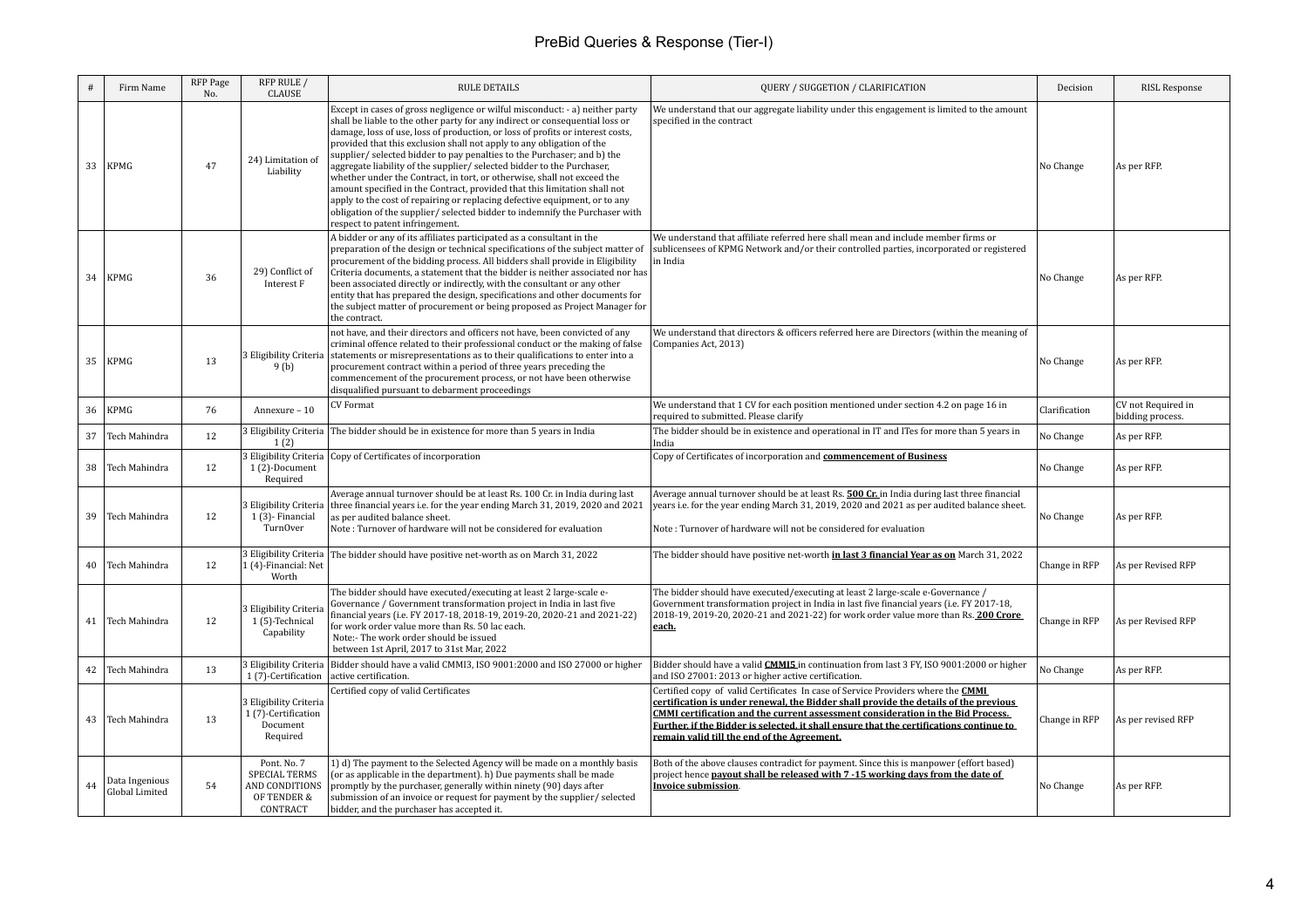|    | Firm Name                             | RFP Page<br>No. | RFP RULE /<br>CLAUSE                                          | <b>RULE DETAILS</b>                                                                                                                                                                                                                                                                                                                                                                           | QUERY / SUGGETION / CLARIFICATION                                                                                                                                                                                                                                                                                                                                                                                                                                                                                                                                                                                                                                                                                                                                   | Decision      | <b>RISL Response</b>                                       |
|----|---------------------------------------|-----------------|---------------------------------------------------------------|-----------------------------------------------------------------------------------------------------------------------------------------------------------------------------------------------------------------------------------------------------------------------------------------------------------------------------------------------------------------------------------------------|---------------------------------------------------------------------------------------------------------------------------------------------------------------------------------------------------------------------------------------------------------------------------------------------------------------------------------------------------------------------------------------------------------------------------------------------------------------------------------------------------------------------------------------------------------------------------------------------------------------------------------------------------------------------------------------------------------------------------------------------------------------------|---------------|------------------------------------------------------------|
| 45 | Data Ingenious<br>Global Limited      | 55              | 2) Service Level<br>Standards/<br>Requirements/<br>Agreement: | Replacement of personnel at request of Purchaser                                                                                                                                                                                                                                                                                                                                              | Penalties should be relaxed in such case.                                                                                                                                                                                                                                                                                                                                                                                                                                                                                                                                                                                                                                                                                                                           | No Change     | As per RFP.                                                |
| 46 | Data Ingenious<br>Global Limited      | 43              | 9) Delivery of<br>Services                                    | d) Shifting the place of deployment: The user will be free to shift the place of<br>deployment of resources for the said services within the same city /town/<br>district/division. The successful/selected bidder shall provide all<br>assistance, including transportation, in relocating the resources.                                                                                    | Query: Since this is departmental need hence the relocation charges shall be paid to the<br>Agencies as one time allowance and expenses on actuals. A prior intimation at least 1<br>months in advances shall be given to agency.                                                                                                                                                                                                                                                                                                                                                                                                                                                                                                                                   | No Change     | As per RFP.                                                |
| 47 | Data Ingenious<br>Global Limited      |                 | General                                                       |                                                                                                                                                                                                                                                                                                                                                                                               | What are working days and timings. Which Calendar would be followed?                                                                                                                                                                                                                                                                                                                                                                                                                                                                                                                                                                                                                                                                                                | Clarification | According to the calender<br>of Goverment of<br>Rajasthan. |
| 48 | Data Ingenious<br>Global Limited      |                 | General                                                       |                                                                                                                                                                                                                                                                                                                                                                                               | Would remote working like work from home or central office, project office is allowed.                                                                                                                                                                                                                                                                                                                                                                                                                                                                                                                                                                                                                                                                              | Clarification | As per requirement of the<br>project.                      |
| 49 | Data Ingenious<br>Global Limited      |                 | General                                                       |                                                                                                                                                                                                                                                                                                                                                                                               | Resources would be provided Laptop along with licensed softwares and commonly used<br>applications like Antivirus, Email, Office Suite, Adobe.                                                                                                                                                                                                                                                                                                                                                                                                                                                                                                                                                                                                                      | Clarification | As per requirement of the<br>project.                      |
| 50 | SISL Infotech<br>Pvt. Ltd.            | 12              | 3 Eligibility<br>Criteria                                     | 3. Financial Turnover : Average annual turnover should be at least Rs. 100<br>Cr. in India during last three financial years i.e. for the year ending March<br>31, 2019, 2020 and 2021 as per audited balance sheet.<br>Note: Turnover of hardware will not be considered for evaluation                                                                                                      | Request you to please amend the clause as below for wider participation:<br>Financial Turnover : Average annual turnover should be at least <b>Rs. 70 Cr. in India during</b><br>last three financial years i.e. for the year ending March 31, 2019, 2020 and 2021 as per<br>audited balance sheet.                                                                                                                                                                                                                                                                                                                                                                                                                                                                 | No Change     | As per RFP.                                                |
| 51 | M/s Trigyn<br>Technologies<br>Limited | 12              | 3 Eligibility<br>Criteria                                     | Average annual turnover should be at least Rs. 100 Cr. in India during last<br>three financial years i.e. for the year ending March 31, 2019, 2020 and 2021<br>as per audited balance sheet. Note: Turnover of hardware will not be<br>considered for evaluation                                                                                                                              | We would request you to amend the clause as <b>Average annual turnover should be at</b><br>least Rs. 70Cr. in India / 100Cr Global Turnover during last three financial years <i>i.e.</i><br>for the year ending March 31, 2019, 2020 and 2021 as per audited balance sheet. Note:<br>Turnover of hardware will not be considered for evaluation Trigyn being a global company,<br>we do multiple projects across the globe. Because of this clause, we will not be able to bid<br>though our global turnover is above 1000Cr and CMMI Level 5 certified company We<br>recently won and executing eMitra project in Rajasthan State.                                                                                                                                | No Change     | As per RFP.                                                |
| 52 | Ernst & Young<br>LLP                  | 12              | 3.1 - Eligibility<br>Criteria                                 | 3.1.3 - Financial: Turnover Average annual turnover should be at least Rs.<br>100 Cr. In India during last three financial years i.e., for the year ending<br>March 31, 2019, 2020 and 2021 as per audited balance sheet. Note:<br>Turnover of hardware will not be considered for evaluation                                                                                                 | Considering the mission critical nature of projects implemented / to be implemented by<br>RISL, we propose the increase the <b>Average Annual Turnover from Rs. 100 Cr. to Rs. 500</b><br>Cr. in India during last three financial years Amended clause for your kind consideration<br>and approval: Average annual turnover should be at least Rs. 500 Cr. In India during last<br>three financial years i.e., for the year ending March 31, 2019, 2020 and 2021 as per audited<br>balance sheet. Note: Turnover of hardware will not be considered for evaluation                                                                                                                                                                                                 | No Change     | As per RFP.                                                |
| 53 | Ernst & Young<br>LLP                  | 12              | 3.1 - Eligibility<br>Criteria                                 | 3.1.4 - Financial: Net Worth The bidder should have positive net-worth as<br>on March 31, 2022                                                                                                                                                                                                                                                                                                | "Considering the mission critical nature of projects implemented / to be implemented by<br>RISL, we request you to consider asking for positive net-worth in last 3 Financial Years<br>Amended clause for your kind consideration and approval: <b>The bidder should have</b><br>positive net-worth during last five financial years i.e., for the year ending March 31,<br>2019, 2020 and 2021 as per audited balance sheet"                                                                                                                                                                                                                                                                                                                                       | Change in RFP | As per Revised RFP.                                        |
| 54 | Ernst & Young<br>LLP                  | 12              | 3.1 - Eligibility<br>Criteria                                 | 3.1.5 - Technical Capability The bidder should have executed/executing at<br>least 2 large-scale e-Governance / Government transformation project in<br>India in last five financial years (i.e., FY 2017-18, 2018-19, 2019-20, 2020-<br>21 and 2021-22) for work order value more than Rs. 50 lac each. Note: - The<br>work order should be issued between 1st April, 2017 to 31st Mar, 2022 | Considering the mission critical nature of projects implemented / to be implemented by<br>RISL, we understand that similar large scale implementation experience is required to<br>execute and honor relationship with RISL. So, hereby we request you to kindly consider<br>the projects / work order having value more than Rs. 5 Cr. Amended clause for your<br>kind consideration and approval: The bidder should have executed/executing at least 2<br>large-scale e-Governance / Government transformation project in India in last five financial<br>years (i.e., FY 2017-18, 2018-19, 2019-20, 2020-21 and 2021-22) for work order value<br>more than Rs. 20 Cr. each. Note: - The work order should be issued between 1st April, 2017<br>to 31st Mar, 2022 | Change in RFP | As per Revised RFP.                                        |
| 55 | Ernst & Young<br>LLP                  | 13              | 3.1 - Eligibility<br>Criteria                                 | 3.1.6 - Manpower Strength The bidder should have at least 300 full time<br>employees in IT/ITES/e-Governance/Consultancy/Service Provider/IT<br>based project manpower services across India as on 31st Mar 2022                                                                                                                                                                              | Considering the mission critical nature of projects implemented / to be implemented by<br>RISL, we understand that a strong technical workforce with diversified experience is<br>required to successfully execute the project(s). Amended clause for your kind consideration<br>and approval: The bidder should have at least 1000 full time employees in IT/ITES/e-<br>Governance/Consultancy/Service Provider/IT based project manpower services<br>across India as on 31st Mar 2022                                                                                                                                                                                                                                                                             | No Change     | As per RFP.                                                |
| 56 | Ernst & Young<br>LLP                  | 13              | 3.1 - Eligibility<br>Criteria                                 | 3.1.7 - Certification Bidder should have a valid CMMI3, ISO 9001:2000 and<br>ISO 27000 or higher active certification                                                                                                                                                                                                                                                                         | We understand that quality deliverables and mature standardized processes at<br>organization level is crucially required for successful execution of assignments. We submit<br>our request for your kind consideration to mandatorily ask for CMMI Level 5 certification as<br>CMMI 5 Maturity level 5 focuses on continually improving process performance through<br>both incremental and innovative technological improvements. Amended clause for your<br>kind consideration and approval: Bidder should have a valid CMMI5. ISO 9001:2000 and<br>ISO 27000 certification.                                                                                                                                                                                      | No Change     | As per RFP.                                                |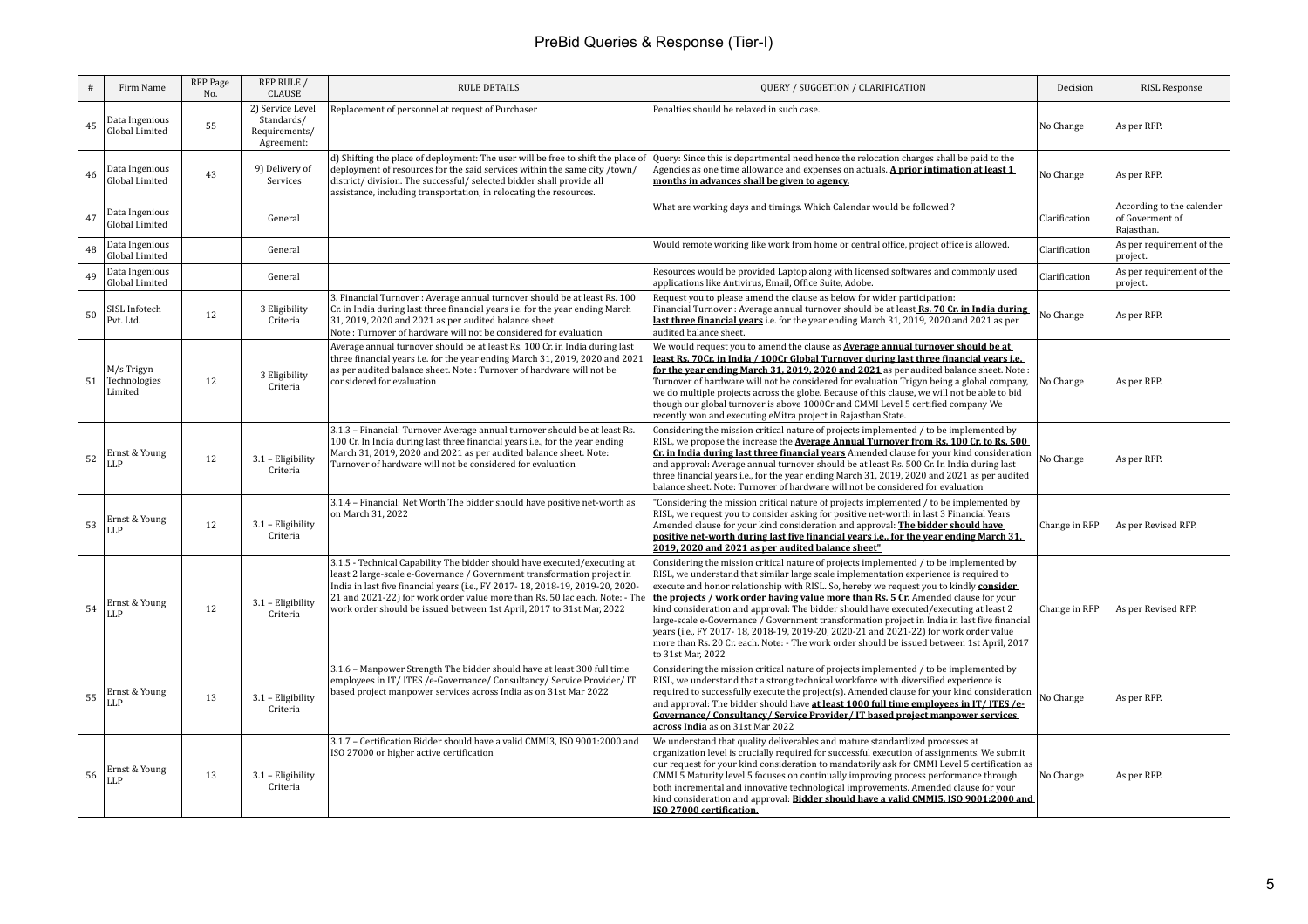|    | Firm Name                                 | RFP Page<br>No. | RFP RULE /<br>CLAUSE | <b>RULE DETAILS</b>                                                                                                                                                                           | QUERY / SUGGETION / CLARIFICATION                                                                                                                                                                                                                                                                                                                                                                                                                                                                                                                                                                                                                                                                                                                                                                                                                                                    | Decision      | <b>RISL Response</b>                  |
|----|-------------------------------------------|-----------------|----------------------|-----------------------------------------------------------------------------------------------------------------------------------------------------------------------------------------------|--------------------------------------------------------------------------------------------------------------------------------------------------------------------------------------------------------------------------------------------------------------------------------------------------------------------------------------------------------------------------------------------------------------------------------------------------------------------------------------------------------------------------------------------------------------------------------------------------------------------------------------------------------------------------------------------------------------------------------------------------------------------------------------------------------------------------------------------------------------------------------------|---------------|---------------------------------------|
| 57 | Deloitte Touche<br>Tohmatsu India,<br>LLP | Page 12         | 3, point 3           | Average annual turnover should be at least Rs. 100 Cr. in India during last<br>three financial years i.e. for the year ending March 31, 2019, 2020 and 2021<br>as per audited balance sheet   | As this is the empanelment for Tier 1 companies we request you to raise the required<br>turnover from INR 100 Cr. To INR 1000 cr. in order to ensure best in class Tier 1<br>companies participation                                                                                                                                                                                                                                                                                                                                                                                                                                                                                                                                                                                                                                                                                 | No Change     | As per RFP.                           |
| 58 | Deloitte Touche<br>Tohmatsu India,<br>LLP | Page 20         | Note, point 3        | The Selected Agency should share the documentary evidence of due<br>diligence as per the process finalized with RISL                                                                          | Please let us know the documents which RISL envisage for due dilligence.                                                                                                                                                                                                                                                                                                                                                                                                                                                                                                                                                                                                                                                                                                                                                                                                             | Clarification | As per applicable Norms.              |
| 59 | Deloitte Touche<br>Tohmatsu India,<br>LLP | Page 21         | 4.4.7                | The 'Man Month Rate' by Level applicable for the replacement Personnel<br>shall be the same or lower as of the replaced Personnel                                                             | We request you to keep the man-month rate of the replaced personnel same.                                                                                                                                                                                                                                                                                                                                                                                                                                                                                                                                                                                                                                                                                                                                                                                                            | No Change     | As per RFP.                           |
| 60 | Deloitte Touche<br>Tohmatsu India,<br>LLP | Page 21         | 4.4.8                | The Selected Agency shall bear all additional travel and other costs arising<br>out of or incidental to any removal and/or replacement                                                        | We request that any out of pocket expense (OPE) should be reimbursed by RSIL on actuals<br>post submission of valid bills/receipts.                                                                                                                                                                                                                                                                                                                                                                                                                                                                                                                                                                                                                                                                                                                                                  | No Change     | As per RFP.                           |
| 61 | Deloitte Touche<br>Tohmatsu India,<br>LLP | Page 22         | 4.6.3                | RISL may ask the selected agency for deployment of resources on partial<br>(example 25%, 50%, 75% etc.) or full time basis depending upon the scope<br>of work and requirement of the project | Please let us know if this will be a 100% onsite requirement or a hybrid mode of working.                                                                                                                                                                                                                                                                                                                                                                                                                                                                                                                                                                                                                                                                                                                                                                                            | Clarification | As per requirement of the<br>project. |
| 62 | Deloitte Touche<br>Tohmatsu India,<br>LLP | Page 22         | 4.6.5                | The Selected Agency should ensure that an Organizational Level NDA is<br>signed by the Selected Agency with every candidate that is deployed on the<br>project                                | We usually provide Offer Letter to the candidates with detailed terms of requirement.<br>Please let us know if still the bidder needs to sign the NDA.                                                                                                                                                                                                                                                                                                                                                                                                                                                                                                                                                                                                                                                                                                                               | No Change     | As per RFP.                           |
| 63 | Deloitte Touche<br>Tohmatsu India,<br>LLP | Page 22         | 4.6.7                | Confidential Information, Security and Data to the Purchaser                                                                                                                                  | We understand that the pre-existing IPR of the Bidder will still be with the Bidder.                                                                                                                                                                                                                                                                                                                                                                                                                                                                                                                                                                                                                                                                                                                                                                                                 | No Change     | As per RFP.                           |
| 64 | Deloitte Touche<br>Tohmatsu India,<br>LLP | Page 34         | 26                   | Confidentiality                                                                                                                                                                               | We request you to cap the confidentiality timeline and include following;<br>The confidentiality obligations shall survive the termination of this Contract / completion<br>of services for a period of one (1) year                                                                                                                                                                                                                                                                                                                                                                                                                                                                                                                                                                                                                                                                 | No Change     | As per RFP.                           |
| 65 | Deloitte Touche<br>Tohmatsu India,<br>LLP | Page 49         | 28                   | Termination                                                                                                                                                                                   | We request you to add the following in the section;<br>The Bidder may suspend or terminate the Contract, by not less than thirty (30) days in case<br>- Client does not make the payment to the Bidder<br>Does not adhere to the arbitration judgement<br>- if Bidder determines that a law, regulation or anything having similar import, or a<br>circumstances (including cases where client's ownership or constitution has changed),<br>makes Bidder's performance of the Contract impermissible or in conflict with independence<br>or professional rules applicable to Bidder.                                                                                                                                                                                                                                                                                                 | No Change     | As per RFP.                           |
| 66 | Deloitte Touche<br>Tohmatsu India,<br>LLP | Page 47         | 24                   | Limitation of Liability                                                                                                                                                                       | We request you to add the following;<br>Limitation of liability:<br>Notwithstanding anything contained in the contract, Client agrees that the Vendor/Bidder<br>/ Consultant shall not be liable to Client, for any losses, claims, damages, liabilities, cost or<br>expenses ("Losses") of any nature whatsoever, for an aggregate amount in excess of the fee<br>paid under the contract for the services provided under the contract, except where such<br>Losses are finally judicially determined to have arisen primarily from fraud or bad faith of<br>the Vendor / Bidder / Consultant. In no event shall the Vendor / Bidder / Consultant, be<br>liable for any consequential (including loss of profit and loss of data), special, indirect,<br>incidental, punitive, or exemplary loss, damage, or expense relating to the services provided<br>pursuant to this Contract | No Change     | As per RFP.                           |